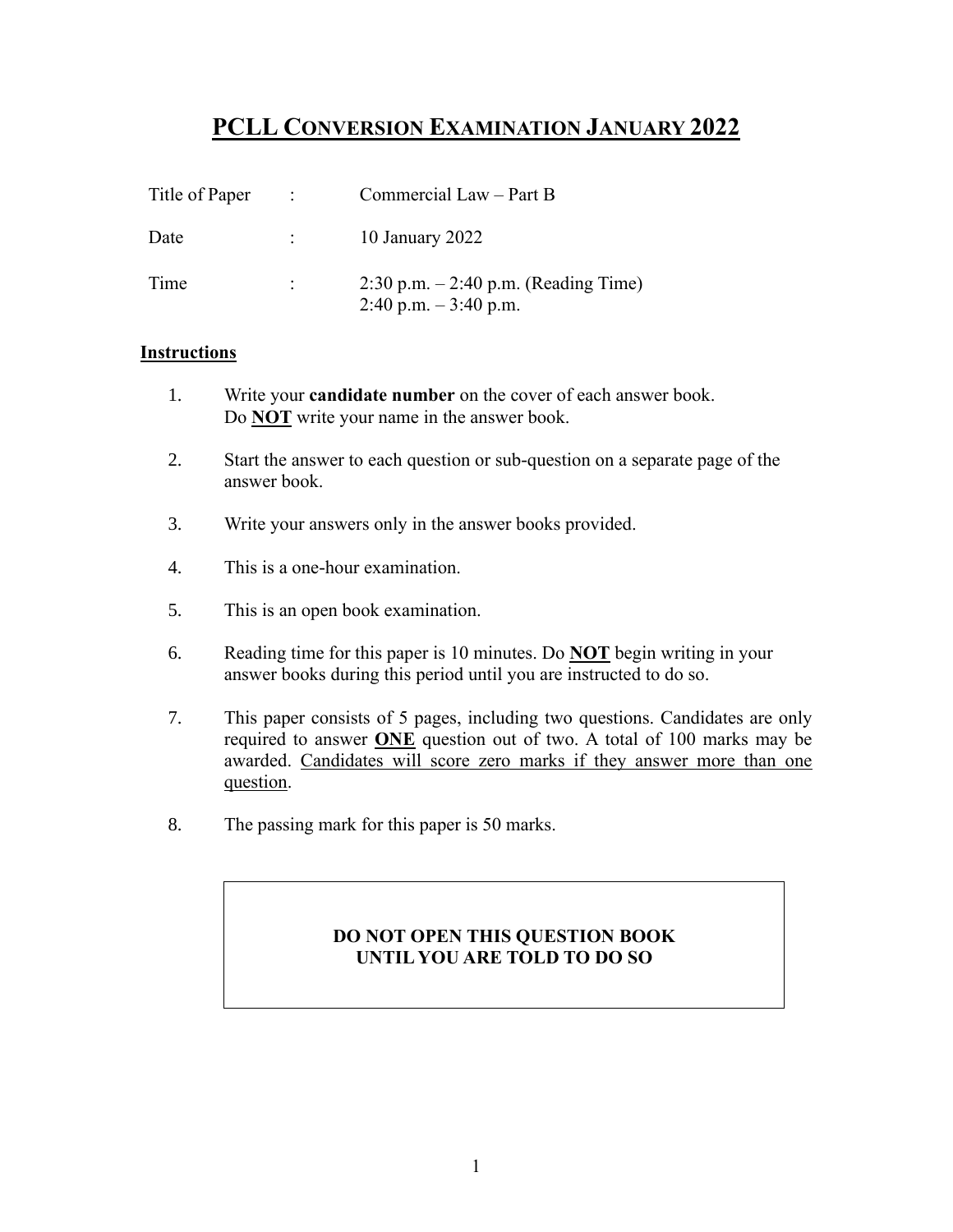## PCLL Conversion Examination January 2022

## Commercial Law

## **Part B: Personal Property**

### **Question 1 (100 Marks)**

Exceptional Paintings Limited (the **"Company"**) runs a high-end art gallery specializing in the purchase and sale of very expensive paintings. It has two shareholders and directors, James and Kelly. They each contributed HK\$26 million to the Company in the form of shareholder loans when it was set up in January 2019. Soon after the Company's establishment, the majority of the funds raised through the loans were used to buy 5 paintings, each costing HK\$10 million (collectively the **"Paintings"**).

As security for his shareholder loan, the Company granted James a fixed charge over the inventory of the Company. The loan and the charge were documented in a debenture dated  $10<sup>th</sup>$  January 2019, with only a simple charging clause dealing with the fixed charge (**"James' Debenture"**). James' Debenture was registered with the Companies Registry on 18<sup>th</sup> January 2019. Kelly was very confident in the prospects of the Company and did not require any security for her shareholder loan.

Due to COVID 19 complications, the Company was not able to sell any of the Paintings and needed additional working capital to continue. In November 2019, the Company borrowed HK\$5 million from Smart Bank Limited (**"Smart Bank**") under a Loan and Security Agreement (the "Agreement") executed on  $5<sup>th</sup>$  November 2019. The Agreement was registered with the Companies Registry on 18<sup>th</sup> November 2019 and contained, inter alia, the following provisions:

- *4.01: The Company, as beneficial owner, hereby charges to Smart Bank as continuing security for the payment of all moneys and the discharge of all obligations and liabilities hereby covenanted to be paid or otherwise hereby secured by way of a first fixed charge over the Paintings.* 
	- *\*\*\* \*\*\* \*\*\* \*\*\* \*\*\* \*\*\* \*\*\* \*\*\* \*\*\* \*\*\**
- *7.01: The Company covenants with Smart Bank that the Company shall not (without prior written consent of Smart Bank):*
	- *a) create any mortgage, pledge, charge, debenture, lien or other encumbrance upon the assets hereby charged ranking in priority to or pari passu with this Agreement;*
	- *b) sell, dispose or transfer any of the assets hereby charged (in whole or in part) and where such sale, disposal or transfer is so consented by Smart Bank in writing that any proceeds derived must be deposited into a specific account with, and held on trust for, Smart Bank and such proceeds left untouched by the Company except with consent of Smart Bank; and*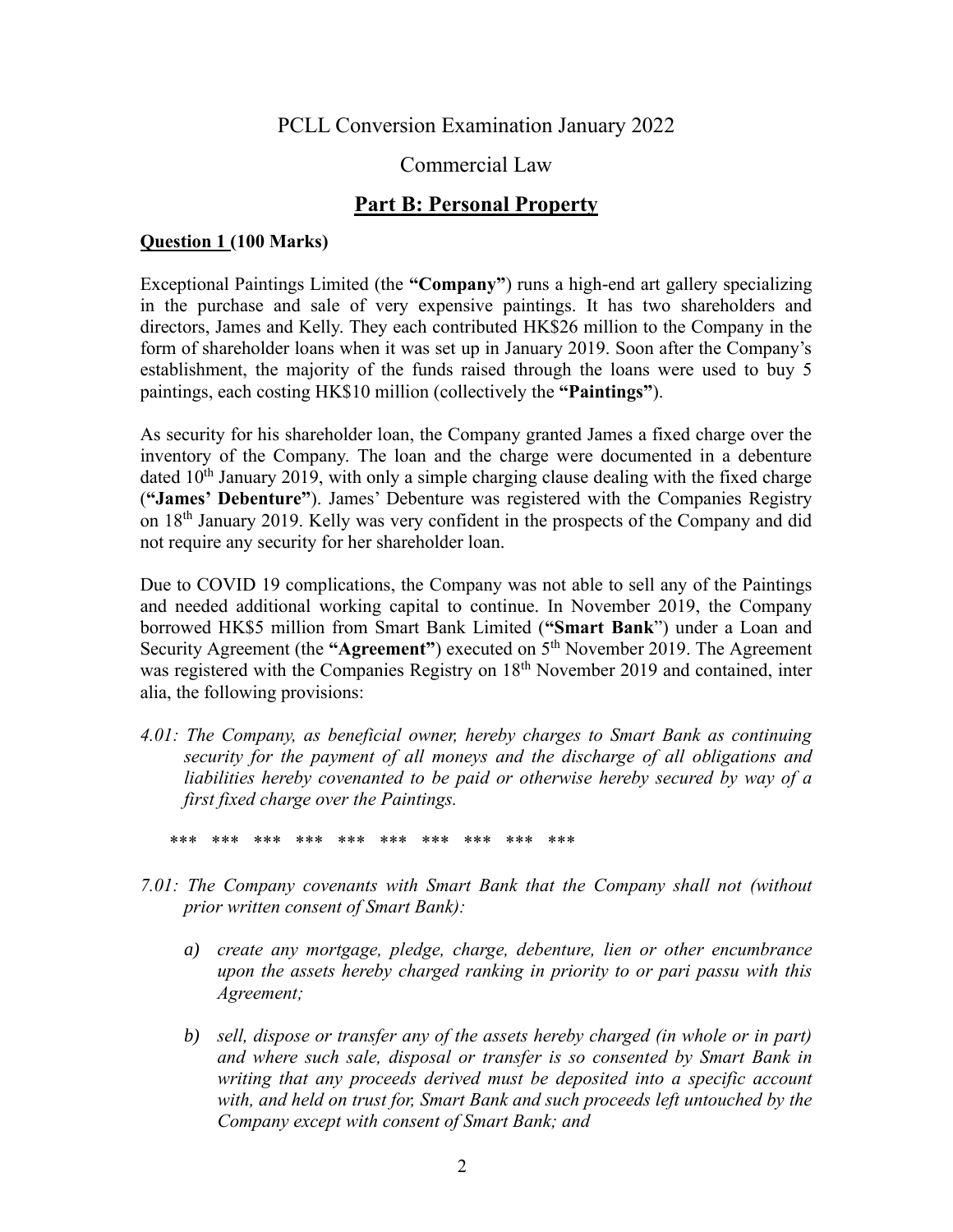*c) remove any of the warning labels which Smart Bank has required the Company to place prominently on the frames of the Paintings stating such painting is subject to the charge created under this Agreement nor restrict or revoke any of the access rights to the Paintings which the Company has granted to Smart Bank pursuant to this Agreement.*

Unfortunately for the Company, the artist who painted the Paintings (the "Artist") became controversial and as a result the Company could not sell the Paintings. By December 2020, the funds borrowed from Smart Bank had been largely used up and the Company was in financial difficulties. The Company managed to convince another bank, Silly Bank Limited (**"Silly Bank"**), to lend it HK\$2 million and signed a debenture granting Silly Bank a fixed charge over the Paintings on  $1<sup>st</sup>$  December 2020 to secure this HK\$2 million loan (**"Silly Bank Debenture"**). The Silly Bank Debenture was identical in form and substance to the Agreement (in particular, containing provisions identical to Clauses 4.01 and 7.01 of the Agreement) and filed with the Companies Registry on  $10<sup>th</sup>$ December 2020.

The Company's business suffered another significant blow in the third quarter of 2021 when the Artist publicly announced that he would paint a lot more paintings to make more money for himself. The Company is now behind in its payments and a petition to wind up the Company was filed on  $17<sup>th</sup>$  December 2021 with the court subsequently granting a winding up order.

**Advise the liquidator as to the order in which the assets of the Company should be distributed. You can assume that the only material assets of the Company (other than working capital in bank accounts) held throughout January 2019 to December 2021 were the Paintings. (100 marks)**

#### **Question 2 (100 Marks) (Answer both parts)**

a) Bacchus Limited (**"Bacchus"**) is a Hong Kong private company that owns multiple vineyards in China from which it produces a white wine and a red wine (collectively, the **"Wines"**). The Wines are sold in standard bottle form exclusively to Fantastic Bars Limited (**"Fantastic"**) for onward sale and use in various bars in Hong Kong which are owned and operated by Fantastic.

Fantastic purchases the Wines as and when needed under a supply agreement with Bacchus (the **"Supply Agreement"**), the terms of which will apply to each and every order Fantastic makes. Clause 1 of the Supply Agreement contains, inter alia, the following provisions:

- *1. Sale and Title*
	- *1.1. Notwithstanding any other provision in this Supply Agreement, Fantastic agrees and acknowledges that Bacchus will retain ownership and title in the Wines supplied by Bacchus under this Supply Agreement until*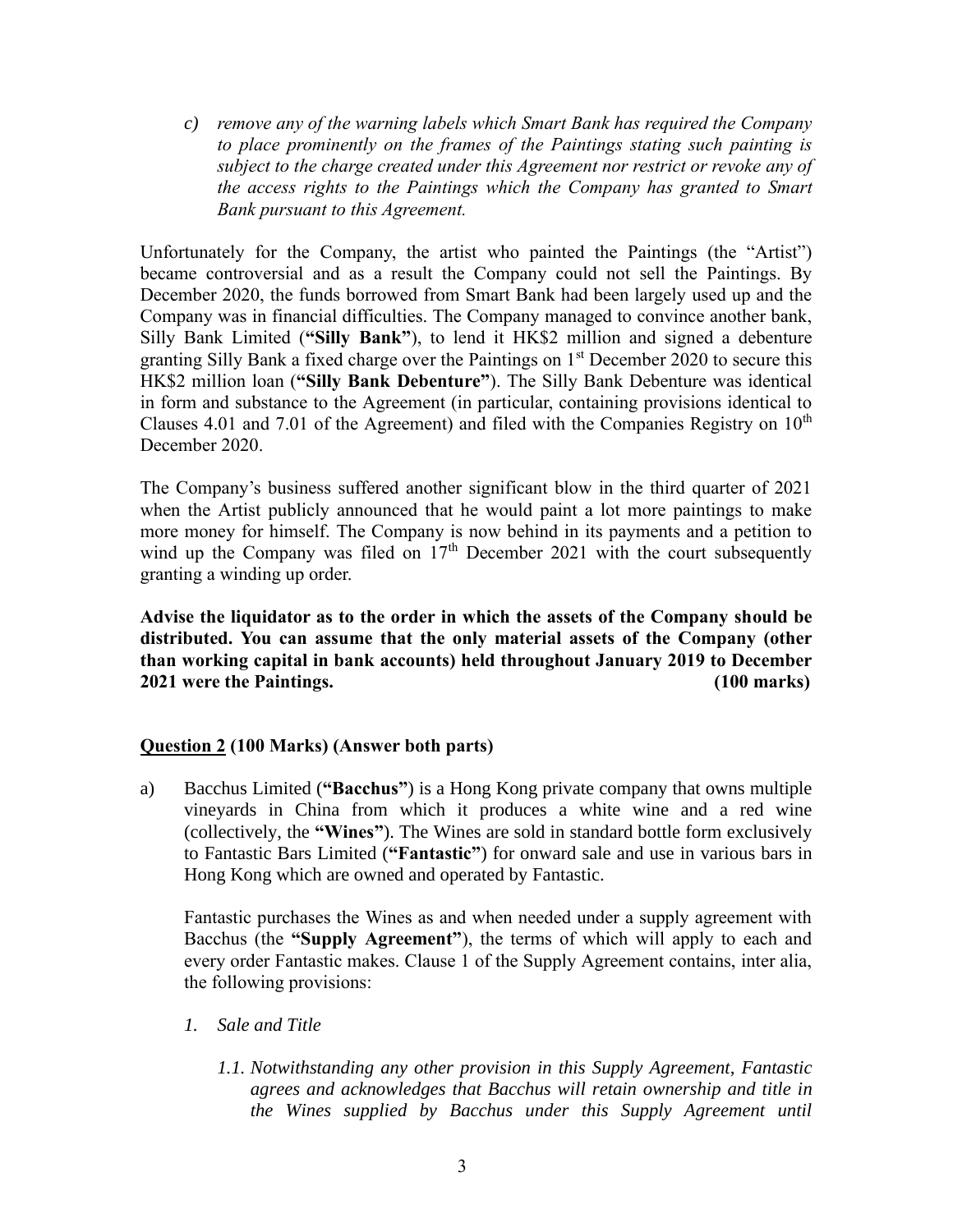*Fantastic has made full and final payment of all amounts due under this Supply Agreement and any other sums it owes Bacchus.*

- *1.2. Bacchus consents and agrees that Fantastic may, in its ordinary course of business, process, use or sell the Wines. Any moneys received from a third party in respect of such processing, usage or sale of the Wines by Fantastic must be held on trust for Bacchus and Fantastic must strictly account to Bacchus for such moneys unless and until full and final payment as set out in Clause 1.1 is made.*
- *1.3. Where the Wines are processed or used by Fantastic to make, or incorporate into, any new product or beverage, ownership and title of such Wines continue to remain with Bacchus and all of Bacchus' rights to such Wines under this Supply Agreement will extend to such new products or beverages of Fantastic.*

Fantastic uses the Wines in its bars in the following fashion:

- a) sale in individual glasses for consumption by bar patrons;
- b) sale in original bottles for bar patrons to bring back home for consumption; **and / or**
- c) as a mixer in cocktails and other bar drinks (such as sangria) for consumption by bar patrons.

Unfortunately, due to the COVID situation in Hong Kong, Fantastic has become insolvent. Bacchus is owed HK\$2 million for unpaid Wines. Bacchus was permitted by the liquidator to carry out an inspection of Fantastic's bars. This inspection revealed that Bacchus had on Fantastic's premises HK\$800,000 worth of Wines in their original bottles. Fantastic had paid Bacchus for half of such Wines. There was also in the bars, bottles of cocktails and other bar drinks worth HK\$600,000 which had labels indicating that some Wines had been used to make such cocktails and bar drinks. In addition, Bacchus discovered from bar records that Fantastic is in possession of HK\$500,000 which was generated by sale of Wines in Fantastic's bars (either in glasses or original bottles).

## **Advise Bacchus as to its legal position given Fantastic's insolvency.**

 **(70 Marks)**

b) Following on from the facts of Part A, due to the insolvency of Fantastic, the Chief Executive Officer (**"CEO"**) of Bacchus decides that it needs to improve its cash flow situation quickly and so agrees to sell a HK\$1 million trade receivable (the **"Receivable"**) which it is owed by another customer, Excellent Restaurants Limited (**"Excellent"**) to a debt factoring agent, Factoring Express Limited (**"Express"**) for HK\$800,000. The sale is documented in a detailed written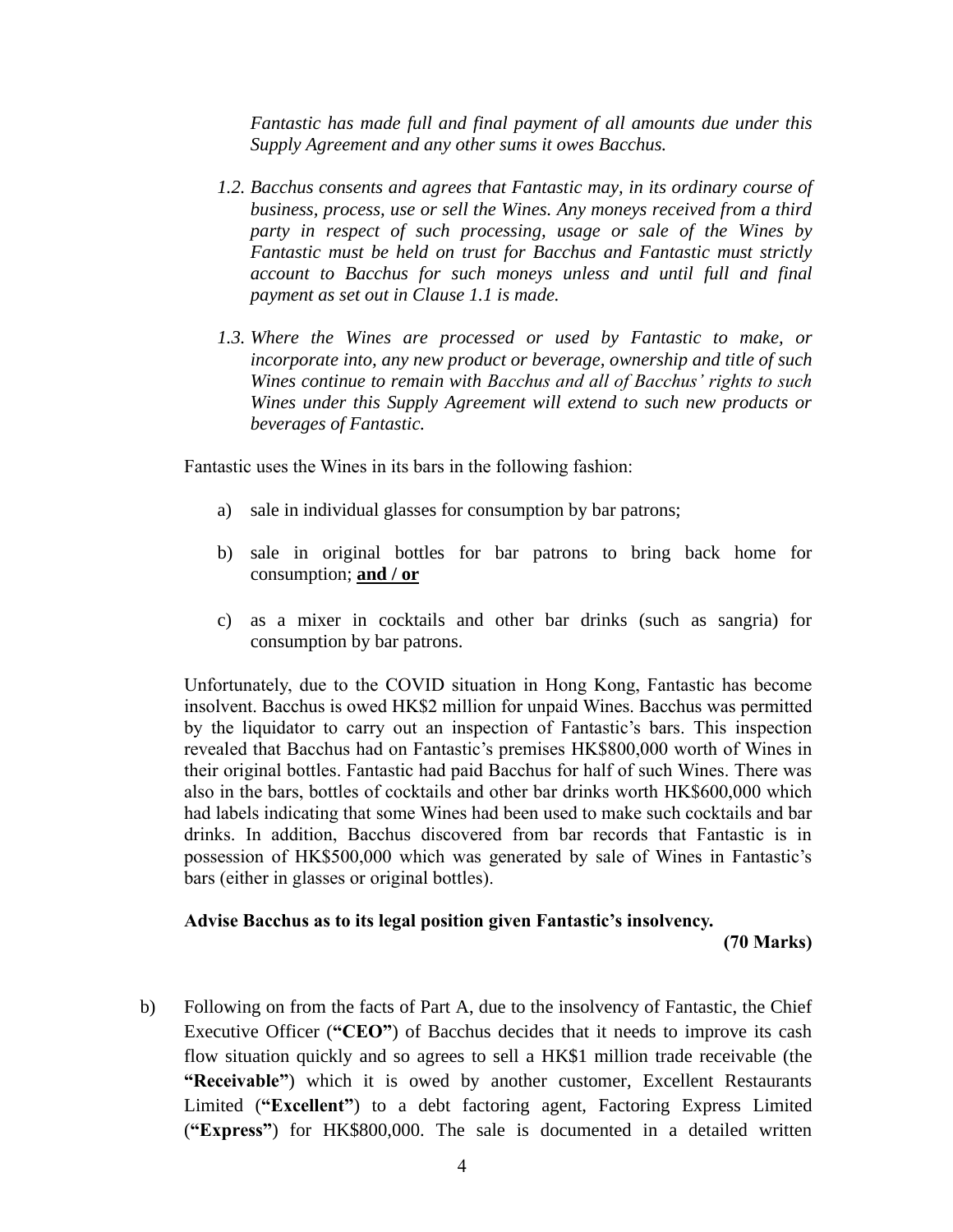assignment agreement dated  $1<sup>st</sup>$  December 2021 between Bacchus and Express under which the Receivable is assigned in full to Express. On  $6<sup>th</sup>$  December 2021, Express notified Excellent (via registered mail) of the assignment of the Receivable from Bacchus to Express, enclosing a copy of the assignment agreement.

The Chief Financial Officer (**"CFO"**) of Bacchus had similar thoughts to the CEO about Bacchus' cash flow situation and agreed with another debt factoring agent, Newcomer Factoring Limited (**"Newcomer"**), to sell half of the Receivable (HK\$500,000) to Newcomer for HK\$300,000. The sale of the Receivable to Newcomer was agreed over a telephone call between the CFO and Newcomer on 29<sup>th</sup> November 2021. On 10<sup>th</sup> December 2021, Newcomer emailed Excellent to inform them of the partial assignment of the Receivable.

**Which assignment has priority? Please fully explain your answer. You can assume that (a) the CEO and the CFO did not discuss with each other the sale of the Receivable but nevertheless, each of them has sufficient authority to bind Bacchus to the respective sale of the Receivable to Express and Newcomer, and (b) that neither Express nor Newcomer knew about the assignment of the Receivable by Bacchus to the other.** 

 **(30 Marks)**

**~ End of Examination Paper ~**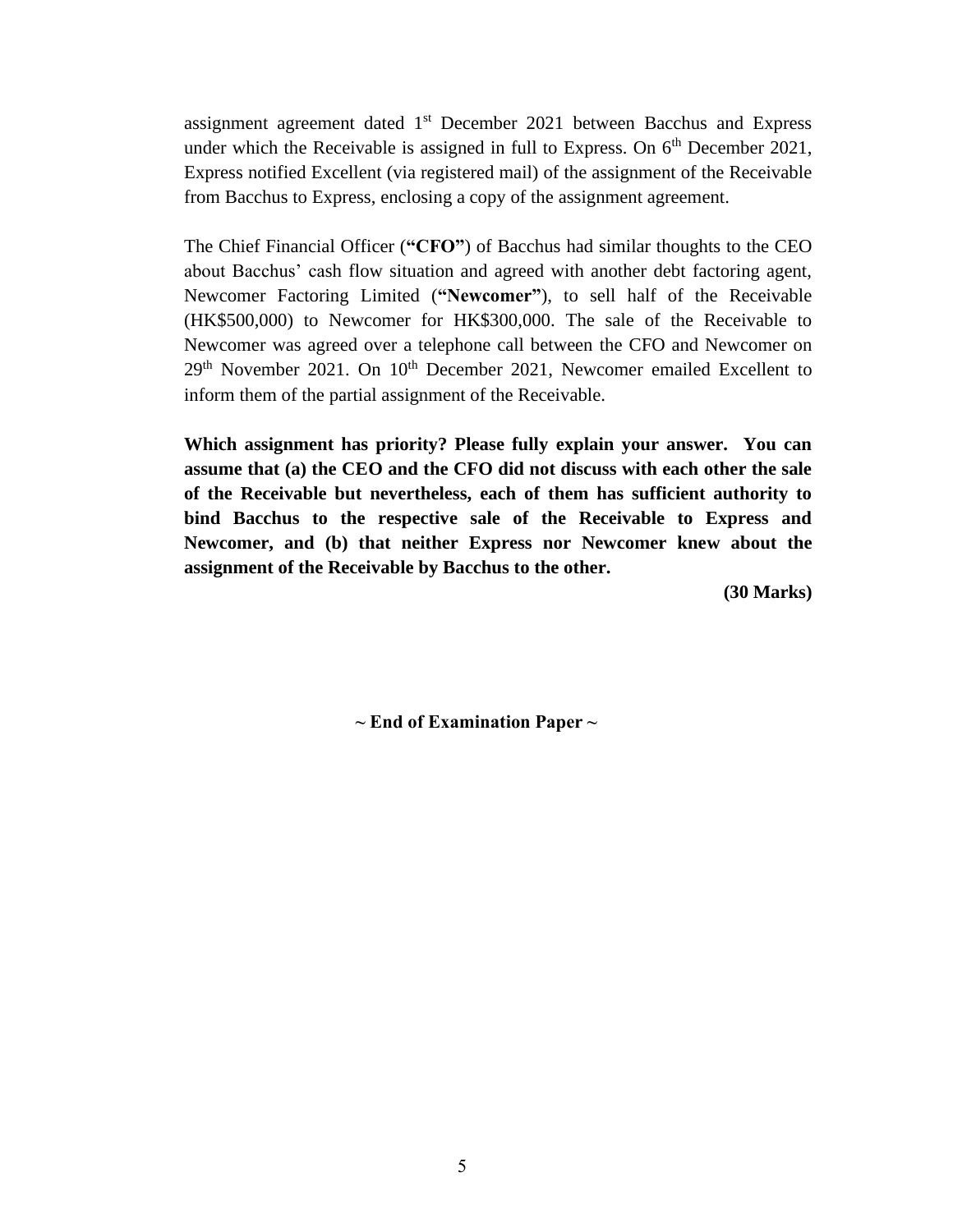# **PCLL CONVERSION EXAMINATION JANUARY 2022**

| Title of Paper | $\sim 100$ | Commercial Law - Part C                                         |
|----------------|------------|-----------------------------------------------------------------|
| Date           |            | 10 January 2022                                                 |
| Time           |            | 4:00 p.m. $-4:10$ p.m. (Reading Time)<br>4:10 p.m. $-5:10$ p.m. |

### **Instructions**

- 1. Write your **candidate number** on the cover of each answer book. Do **NOT** write your name in the answer book.
- 2. Start the answer to each question or sub-question on a separate page of the answer book.
- 3. Write your answers only in the answer books provided.
- 4. This is a one-hour examination.
- 5. This is an open book examination.
- 6. Reading time for this paper is 10 minutes. Do **NOT** begin writing in your answer books during this period until you are instructed to do so.
- 7. This paper consists of 3 pages, including two questions. Candidates are only required to answer **ONE** question out of two. A total of 100 marks may be awarded. Candidates will score zero marks if they answer more than one question.
- 8. The passing mark for this paper is 50 marks.

## **DO NOT OPEN THIS QUESTION BOOK UNTIL YOU ARE TOLD TO DO SO**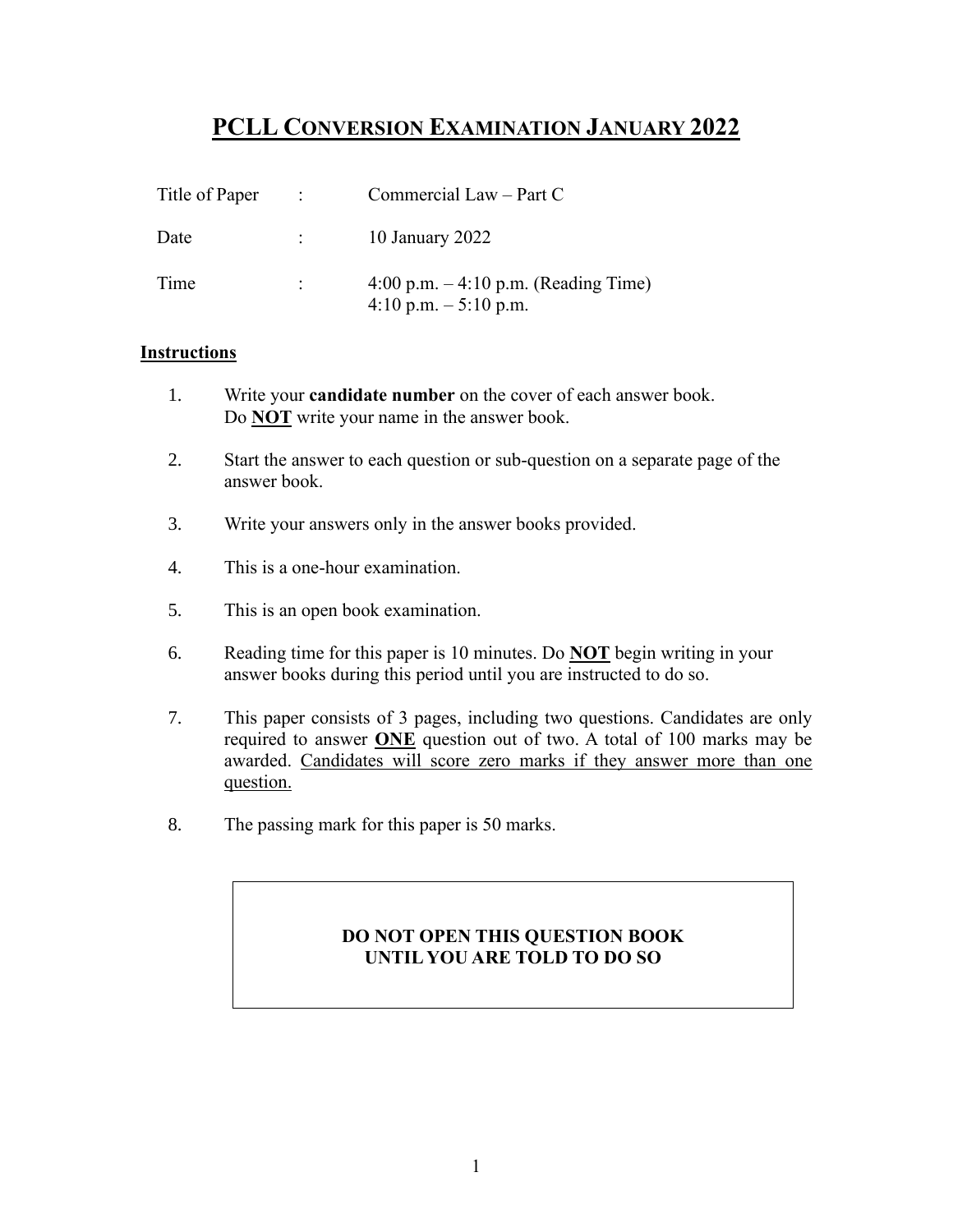PCLL Conversion Examination January 2022

## Commercial Law

# **Part C: Consumer Credit and Protection**

### **Question 1 (100 Marks) (Answer all parts)**

Alan and Bert are brothers. Alan is the eldest. Bert is very close to him and works for Alan's company, Cedar Ltd. One day over a family dinner, Alan told Bert "*I am expanding the business. I can get a bank loan for Cedar Ltd from Mega Bank for HK\$5 million but they want both of us to sign guarantee agreements. Here is the guarantee agreement, can you please sign it. You have always supported me during the ups and downs of my life. I know you will not let me down now. I love you little brother.*" Bert was overcome with emotion by what his brother had just said and replied "*Of course I will*." Bert then immediately signed the agreement without reading it. The guarantee agreement stated "*Whenever Cedar Ltd does not pay any amount when due under any loan agreement, the Guarantor must immediately on demand pay that amount as if he were the principal obligor in respect of that amount*.". Under the terms of the agreement, Bert charged his home to Mega Bank as security for payments due under the guarantee.

Advise Bert in relation to each of the following different situations:

- i. Bert and his brother have had an argument and are no longer on speaking terms. Bert feels he was pressurised by his brother into signing the agreement and wants to know whether it is possible for him rescind the guarantee agreement with Mega Bank**. (40 Marks)**
- ii. Bert has discovered that Alan has actually used the loan to Cedar Ltd from Mega Bank to pay off existing debts of the company and not to expand the company's business.

#### **(10 Marks)**

- iii. Bert has discovered that his brother has agreed with Mega Bank, without telling Bert, to increase the loan to Cedar Ltd to HK\$10 million. To what extent, if any, is he still bound by the guarantee agreement? **(25 Marks)**
- iv. Bert paid off all of Cedar Ltd.'s Mega Bank loan. Can he recover all or any of this sum from Cedar Ltd. or his brother? **(15 Marks)**
- v. What is the legal effect of the following clause in the guarantee agreement "*Mega Bank may place any monies received by the Guarantor in a suspense account*" **(10 Marks)**